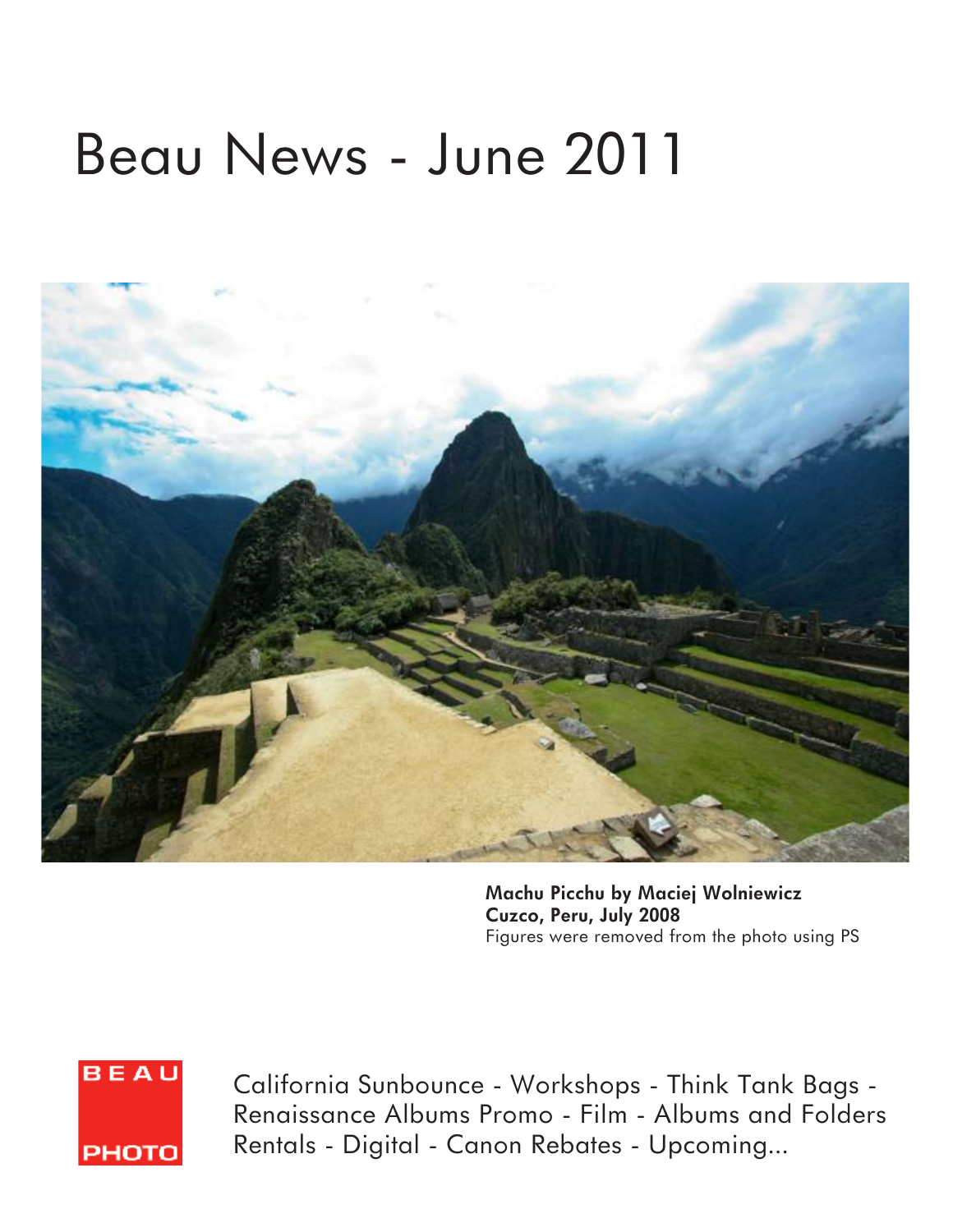# Pro Sales Ken s.

## **California Sunbounce...**

 Well it finally happened. It took a fair bit of persistence and a bunch of fandangling but it finally happened... What? You may ask... We finally received our shipment of California Sunbounce products! We have negotiating with them for two years to bring them in for our Beau Photo customers and I am so excited that they are here. Our initial order is enough to cover the best sellers and now we will be able to order all the great products that they have to offer.

The inspired CALIFORNIA SUNBOUNCE system consists of an aluminium frame that can be disassembled and combined with different reflecting, light-reducing, or lightabsorbing screens. The frame is available in several useful sizes. It is extremely light and very stable. The modular system allows you to combine a frame with every type of screen allowing one frame to serve alternatively as a reflector, diffuser, or light hood (flag) and/or mobile shades. The system gives you the right tools for any conceivable exposure conditions.

#### **Advantages of the CALIFORNIA SUNBOUNCE SYSTEM -**

#### **1. Extreme Stability**

The frames can be quickly disassembled and are made of the highest-quality aluminium and are extremely stable, even in windy conditions.

#### **2. Top-Quality Materials**

All reflector screens are manufactured using the world's best reflective and translucent materials. Only the most high-quality materials are used to manufacture their photo and transport bags.

#### **3. Reliability**

The CALIFORNIA SUNBOUNCE LIGHT-SYSTEM allows every conceivable lighting situation to be perfectly controlled. Even strong wind on the beach won't disrupt your exposures.

#### **4. Unbelievable Lightness**

Even the large SUNBOUNCE PRO reflector, with its 2.5m2 surface, weighs in all likelihood, less than your professional camera!

#### **5. Mobility**

Wherever you're shooting, the CALIFORNIA SUNBOUNCE LIGHT SYSTEM can be quickly disassembled and is so light that you can take it anywhere.

#### **6. Unlimited Possibilities**

High up on a tripod or perfectly controlled by hand, the CALIFORNIA SUNBOUNCE LIGHT SYSTEM always offers a professional solution. Just like in the studio, you can create one or more permanent light sources outside.

Check out all the great products and tutorials on line at:

http://www.sunbounce.de/index.php?id=1143&L=1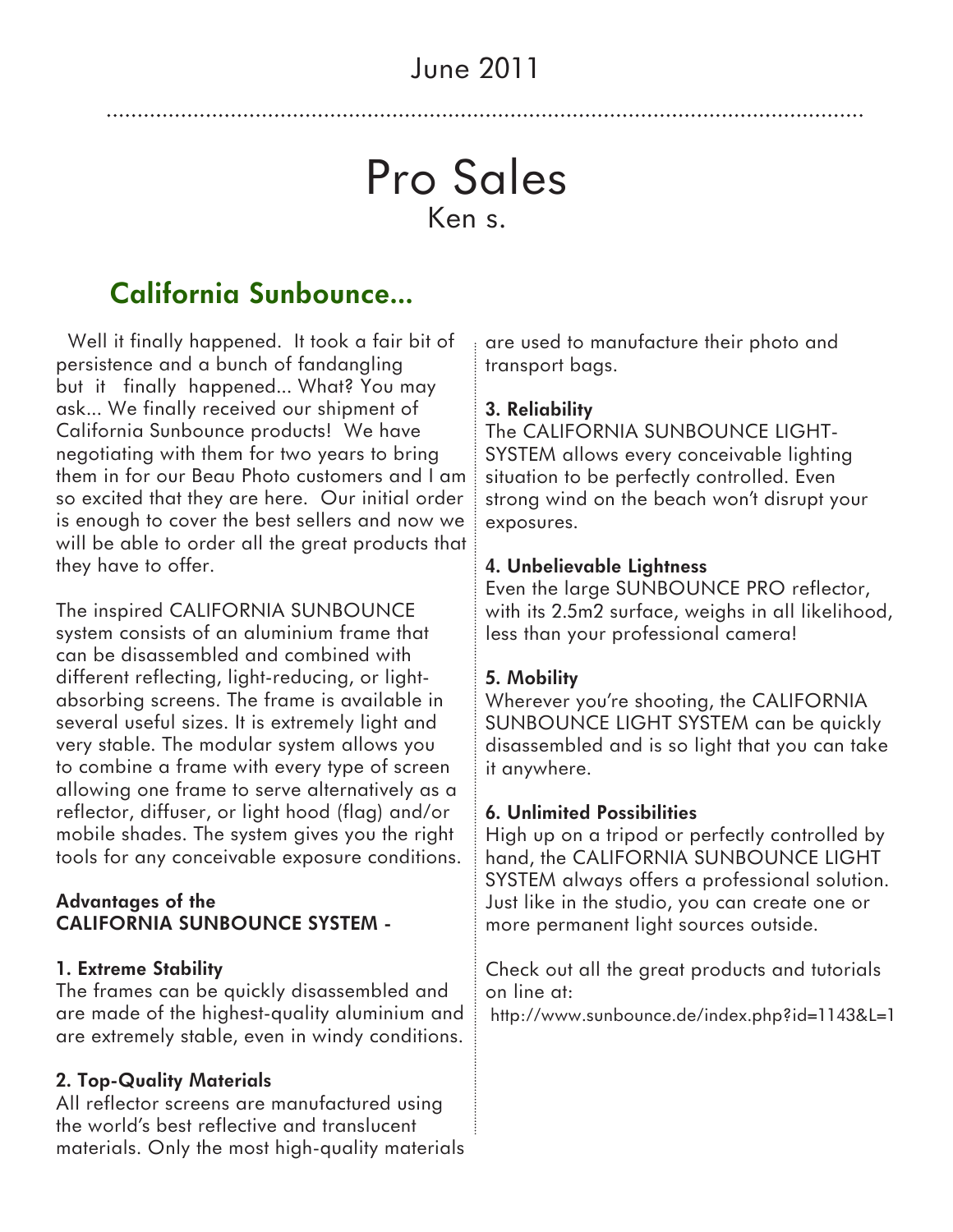#### **Pocket Wizard , Sekonic and Dynalite workshop! In Vancouver July 7th.**

We are hosting Lorenzo Gasperini from Pocket Wizard / Sekonic and Inovanti Sales and Marketing who will be leading an informative workshop on the above products. This is a great opportunity to learn from Lorenzo who has been both a professional photographer and involved with Pocket Wizard for many years . If you have any questions about the PW new TT5 system you have to come to this workshop!

Contact Ken at prosales@beauphoto.com or call 604 734 7771 to RSVP. More info to follow!

While I am dropping names, Art Wolfe is coming August 6th and 7th to Vancouver. See the event page for more information.

# **Camera Bag Fashion...**

Maciej W.

#### **New from ThinkTank... Retrospective 5 camera bag!**

Inconspicuous, soft-sided shoulder bag with a simple exterior that blends into the environment while carrying photo gear. Carries 1 standard size DSLR with 1–3 lenses or a complete Micro Four Thirds or rangefinder camera system.

> We've only got a few in stock (black & pinestone) so hurry!



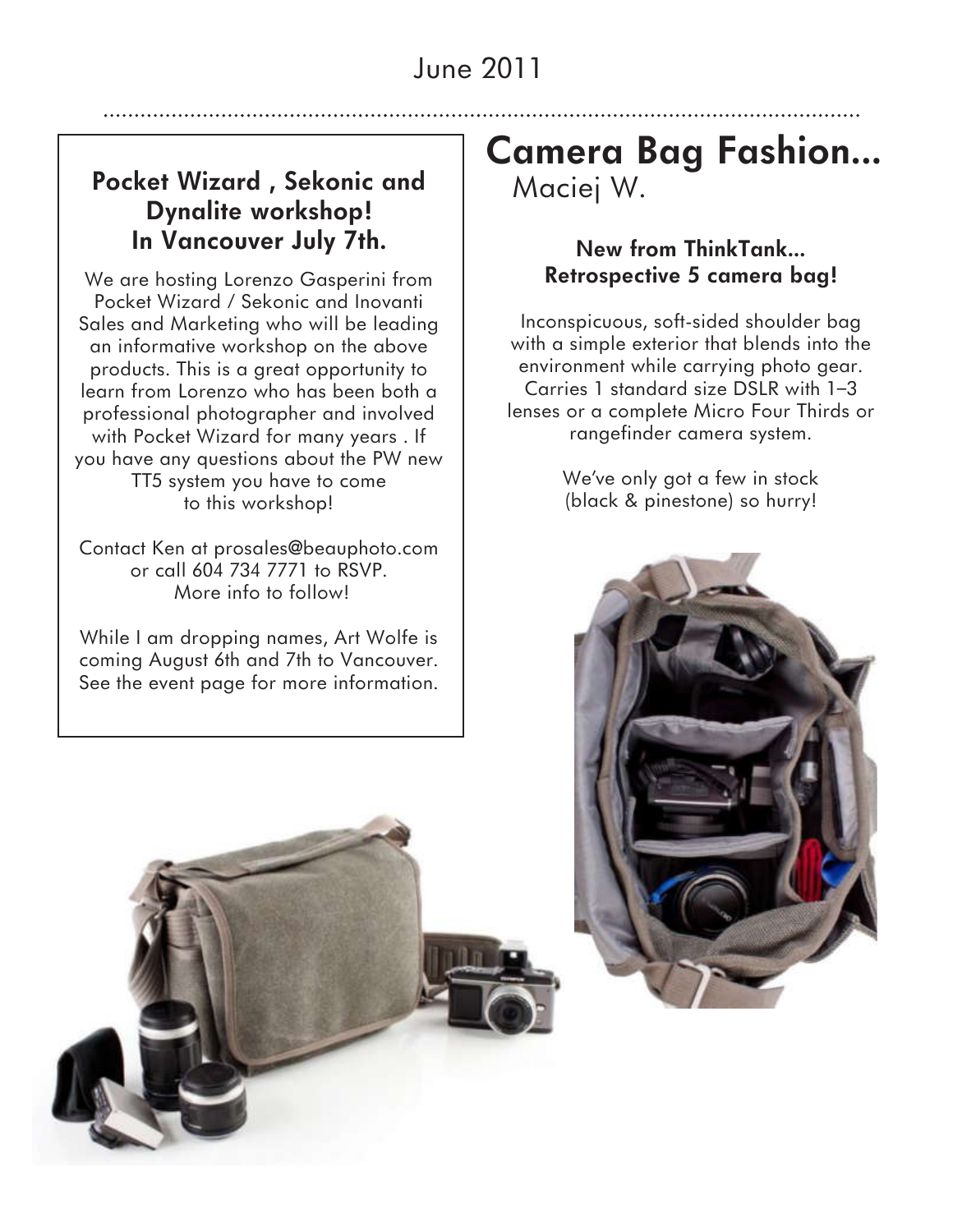# **RENAISSANCE ALBUMS SPRING FEVER PROMO**

## **10% OFF** All Custom Albums **15% OFF** All Stock Albums **20% OFF** All Library and Ambiance ordered through ROES

#### 10% OFF - All Custom Orders at BEAU PHOTO SUPPLIES

Receive 10% off custom orders when ordered Via BEAU Photo Supplies. Includes all options (Option A, B and C) for the SoHo Book, Fine Art Album, Mercer Book, Galleria Album, Custom Ambiance Book, Custom Library Album, Custom Ventura Album and Custom Roma Book.

Option A : Mount + Bind Option B : Print, Mount + Bind Option C : Design, Print, Mount + Bind

- Promo Code: Fever0511
- Sale ends: June 30, 2011
- Offer valid on main Custom Renaissance Albums
- Offer does not apply to studio samples and to previous purchases/orders
- Promo code must be submitted at the time of order
- Cannot be combined with any other offers
- Other restrictions may apply

#### 15% OFF – All Stock Orders at BEAU Photo Supplies

Receive 15% off stock orders.

- No Promo Code Needed
- Sale ends: June 30, 2011
- Offer does not apply to studio samples and to previous purchases/orders
- Cannot be combined with any other offers
- Other restrictions may apply

#### 20% OFF - Library + Ambiance Book orders placed thru ROES at BEAU Photo.

Receive 20% off all Library and Ambiance Books thru ROES Software. ROES makes matted albums easy! Simply drag and drop templates and images on to pages. Renaissance will print and assemble the book for you.

- Promo Code: Fever0511
- Sale ends:June 30, 2011
- Offer does not apply to studio samples and to previous purchases/orders
- Promo code must be submitted at the time of order
- Cannot be combined with any other offers
- Other restrictions may apply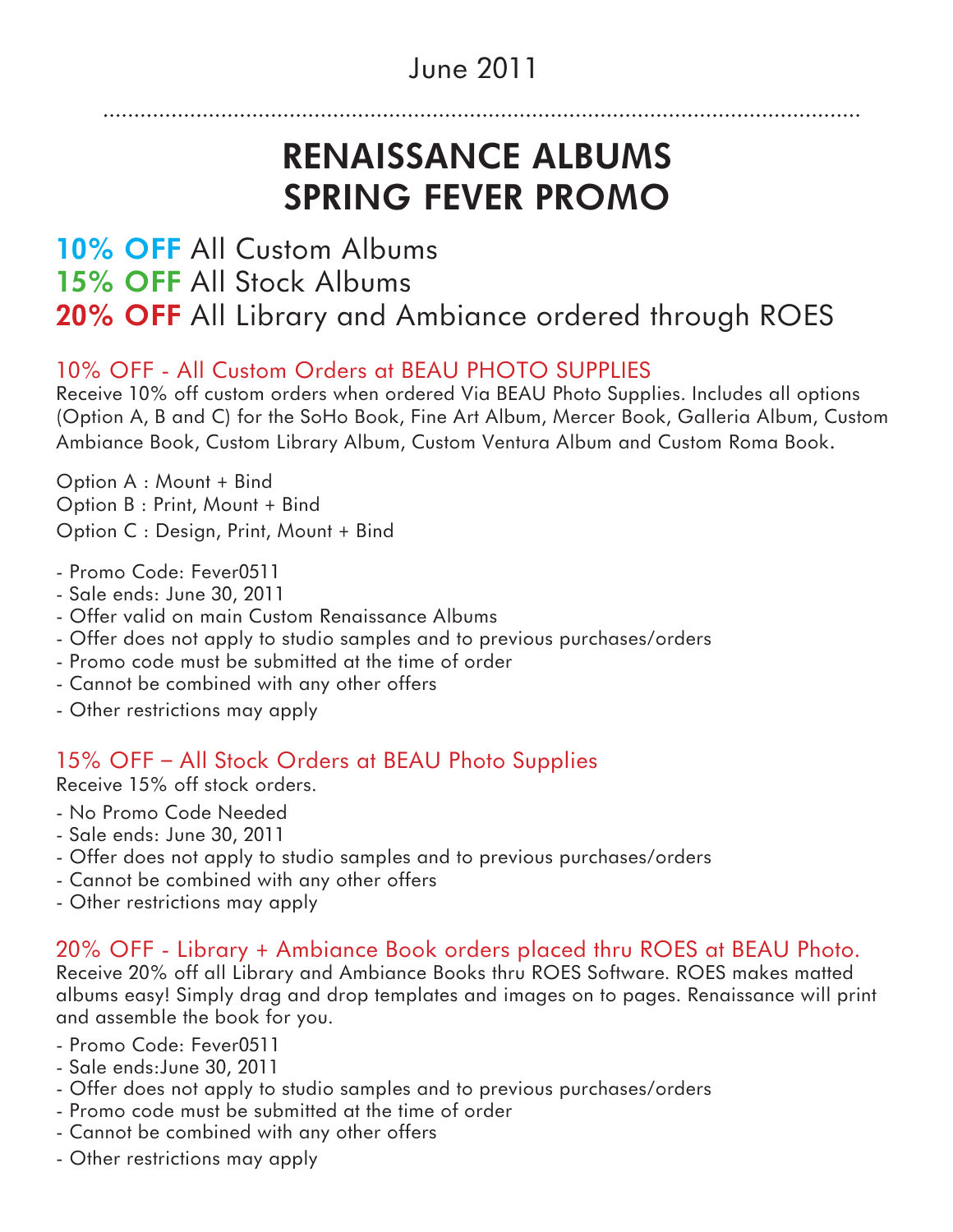# **FILM DEPARTMENT**

Simon B.

 As many of you are aware, Dennis has been absent from Beau Photo recuperating for the past month. He is starting to feel better and we wish him a speedy recovery. In the meantime, Simon will be your contact for all your film and paper needs.

## NEW - Impossible Project PX 680 -

 This is a truly amazing new color instant film, being the beginning of the long awaited successor of the popular Polaroid 600 film and creating new dimensions in our Impossible universe. This beta-test film version of the PX 680 Color Shade film features an entirely new color system, 600 ASA and produces splendid, poetic and inspiring color photos in all Polaroid 600 cameras (and SX-70s with a simple ND filter.

 Stock will arrive in mid June. We will Facebook & Tweet the moment we receive it.

**ALBUMS AND FOLDERS** Barb B.

 If you offer (or plan to offer) thank you cards to your clients, the Vision cards from AGT are a very attractive option. These are a photo presentation card, but unlike other cards, the photo is inserted into the front cover, leaving the whole interior blank for the message of appreciation. They also feature a raised, embossed 'Thank You' in block lettering on the front of the card. We stock them in 2x3, 3x3, 4x5, and 5x4.

#### **VISON THANK YOU CARDS**

|                                                |  | retail 25-99 100-999 1000+ |  |
|------------------------------------------------|--|----------------------------|--|
| <b>Vision TYC 2x3</b> $0.78$ $0.39$            |  | 0.35 0.31                  |  |
| <b>Vision TYC <math>3x3</math></b> $1.06$ 0.53 |  | $0.48$ 0.42                |  |
| <b>Vision TYC 4x5</b> $1.18$ 0.59              |  | $0.53$ 0.47                |  |

 If you're out of anything that you'll be needing to make your presentations, let me know as soon as possible, please, and we'll either ship them out or order them for you.

 We still have a good number of the packages of folder samples on hand if you're looking for ideas or new ways to present your work. If you'd like one,

just send an e-mail to barb@beauphoto.com

Go, Canucks, Go!

Barb Batchelor

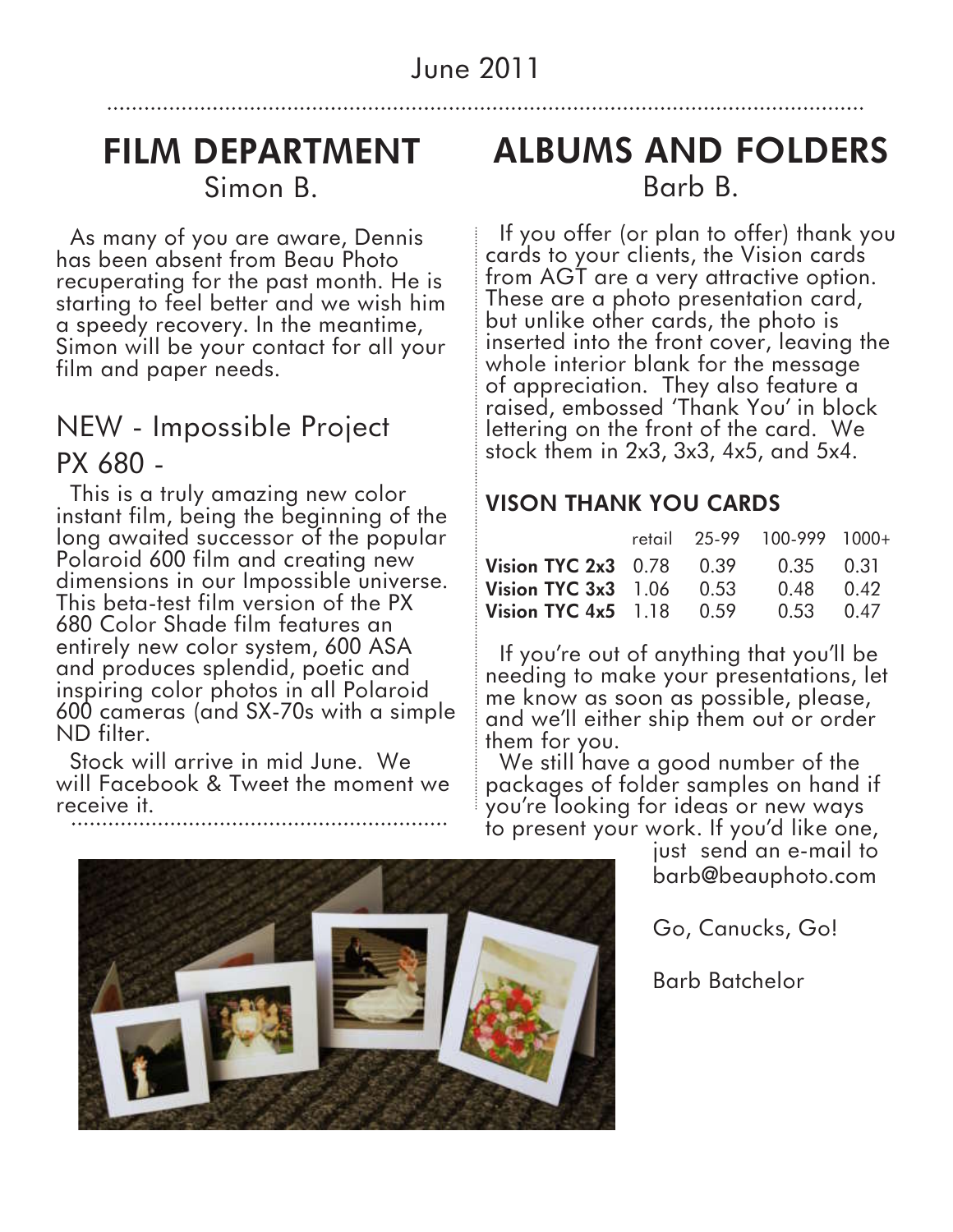# **RENTAL NEWS**

Jason K.

# New!

#### **California Sunbounce Pro Kit.**

 As stated in Ken's article, we have finally taken delivery of California Sunbounce products. I am pleased to tell you that I have the Sunbounce Pro frame with three different reflector materials included: Silver/White, Zebra (Soft Gold/White) and the Wind Killer, a mesh type material that will reduce up to 75% of the wind and it can also be used to subtract light. The kit includes a grip head for attaching the Sunbounce Pro onto a C-Stand. \$45/day



## Also new!

### **Cinevate DSLR Deluxe Package.**

 This is it! The ultimate rig for your pro or aspiring cinematographers. Cinevate's DSLR Deluxe rig is ready to rock! This kit includes:

#### - **DSLR Rig**

 This configuration includes the new Uno Grips which add the flexibility of ball mounted handles that can be configured for absolute comfort. The shoulder mount and rails system have been configured as our shooters in the field prefer to use them.

#### **- Durus Follow Focus.**

 The sealed internal gear set and bearing assembly assures effortless movement and near zero lash for maintenance free use in a commercial environment. The entire unit is computer machined from 3 aluminum billets leaving plastic used only for the dry-erase focus ring and interchangeable (.8 film pitch) drive gear.

#### **- Titan Matte Box.**

 The Titan matte box is a fully height adjustable swing away mattebox. Using a CNC machined aluminum frame, and carbon fibre uprights, the box frame is strong enough to be used as a handle for a 40lb rig.

#### **- Proteus Cage.**

 The cage is only .85 kg, or 1.8lbs in weight and will support rigs well over 40lbs if required.

\$125/day

#### **Just in!**

**The Panasonic Lumix GH2.** This is a 16Mp compact camera with interchangeable lenses and an LCD touch screen display. We've got the folowing lenses as well: 14-140mm f4-5.8 (28-280 35mm equivalent), 100-300mm f4-5.6, 14mm f2.5, and the 20mm f1.7. Call Jason for more details and watch the next newsletter for Mike's review of this camera.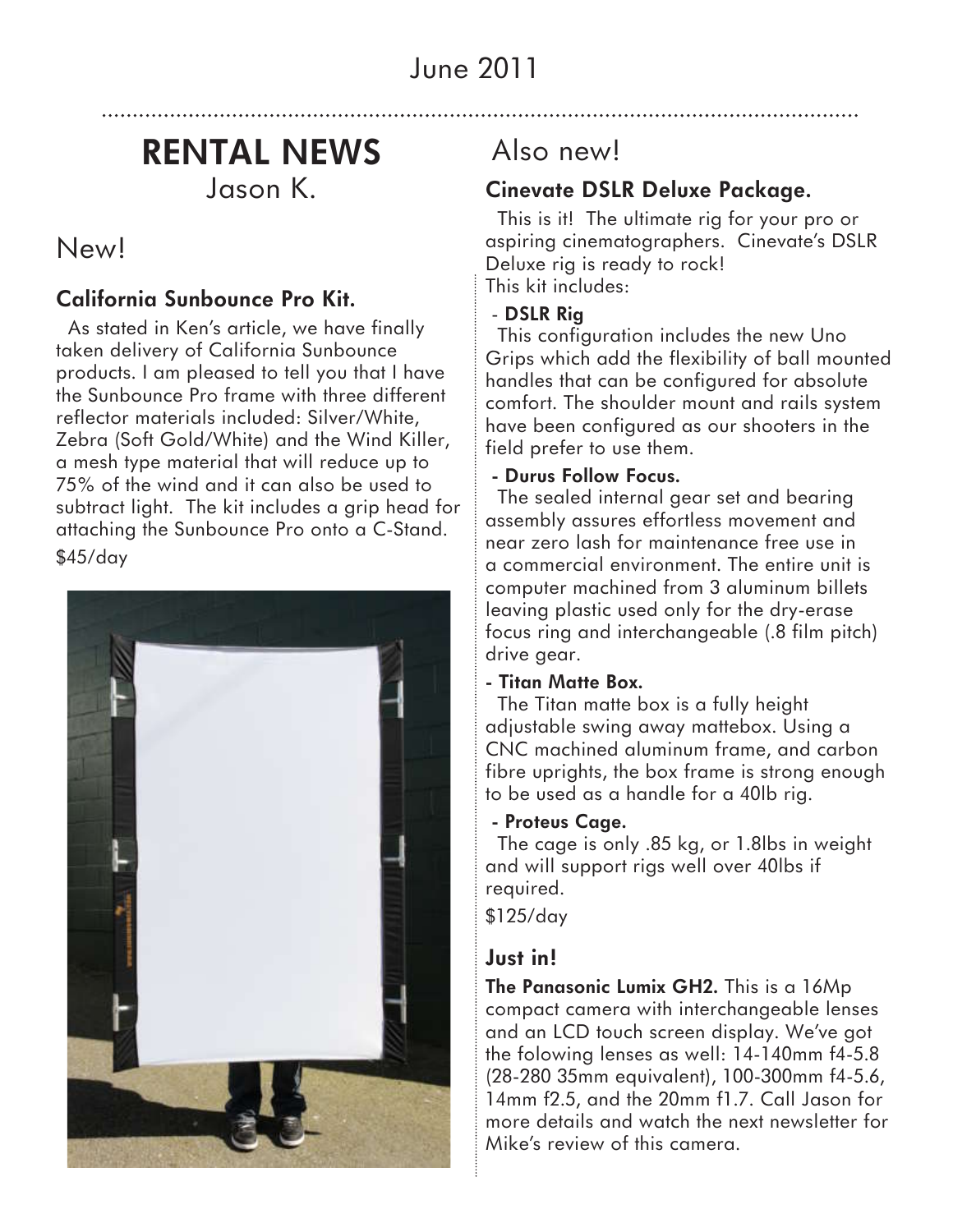# **DIGITAL** Mike M.

### Filters on your lens... Always? Never? Sometimes?

 Some of you may know that I am not the biggest advocate of protective filters. Modern lens coatings tend to be quite durable and easy to clean. Plus I like not having to think about whether or not a situation warrants removing a filter in order to maximize image quality. For example, if you are doing night shots in a city, and have a huge contrast range from essentially black, all the way to very bright point sources such as street lights, you should generally make sure you are not using any filters at all. In that sort of extreme situation, even high end filters with the best anti-reflection coatings can generate ghost images of bright lights, especially if those ghosts show in in a black parts of the frame. However, what about in most other situations?

 My recent purchase of a Fujifilm X100 has prompted me to re-examine the whole filter question. With the X100's narrow tapered lens hood mounted, you can't attach or remove a lens cap. Secondly, the hood cannot be reversed and stored on the camera, so I figured the easiest way to keep the camera at the ready, without having to attach and remove hoods and caps, is simply to keep it in my camera bag with hood mounted and no lens cap. While its lens might be easy to clean, it will get dusty quickly if used in that manner and I'd rather not be frequently wiping the lens, not so much because I am worried about damaging the coatings, but because I don't want to put pressure on the lens' focus mechanism. The X100 has an inner barrel that moves in and out for focus, and this assembly feels slightly "wobbly" when you put pressure on it to clean the lens. With a lens as perfect

as the one in the X100 (beautiful edge-toedge sharpness), I'd rather not risk causing any misalignment or focus mechanism wear with frequent cleanings! So I decided to do some thorough flare testing and checked out a variety of different filters. In a nutshell, here is what I found...

 With the best modern filters, you generally do not have to worry about any reductions in sharpness. They are optically clear, colourless and don't distort. As far as flare is concerned, certainly you need to be careful in those night shot situations mentioned above, but in almost any other situation, a good quality multicoated filter will generally have no negative impact on image contrast, and will generally not create significant flare, even in situations where the sun might be shining obliquely on the front of the lens, or even if it is right in the frame. With a good multicoated filter, you'll never really know it's there. You may find one faint additional flare spot with the sun shining into the lens off axis, but this seems unobtrusive and generally is less bothersome than the other multiple flare spots generated by internal reflections off the lens' own elements.

 I thoroughly tested three different filters, a Hoya HMC multicoated UV filter, a B+W MRC (Multi Resistive Coatings) protective filter and a premium multicoated Kenko 'Zeta' Protector filter. Overall, the above conclusions generally hold for all these filters. I have also tested a basic non-multicoated UV filter and did find it to have significantly more flare in difficult situations although again, I did not notice any decrease in sharpness or detail. If you are buying a filter that you're going to leave on all the time, spending extra for a multicoated one is certainly worthwhile in my opinion.

 In terms of absolute flare resistance, the Kenko Zeta filter (barely) took the crown and slightly beat out the much more expensive B+W filter. While still good, the less expensive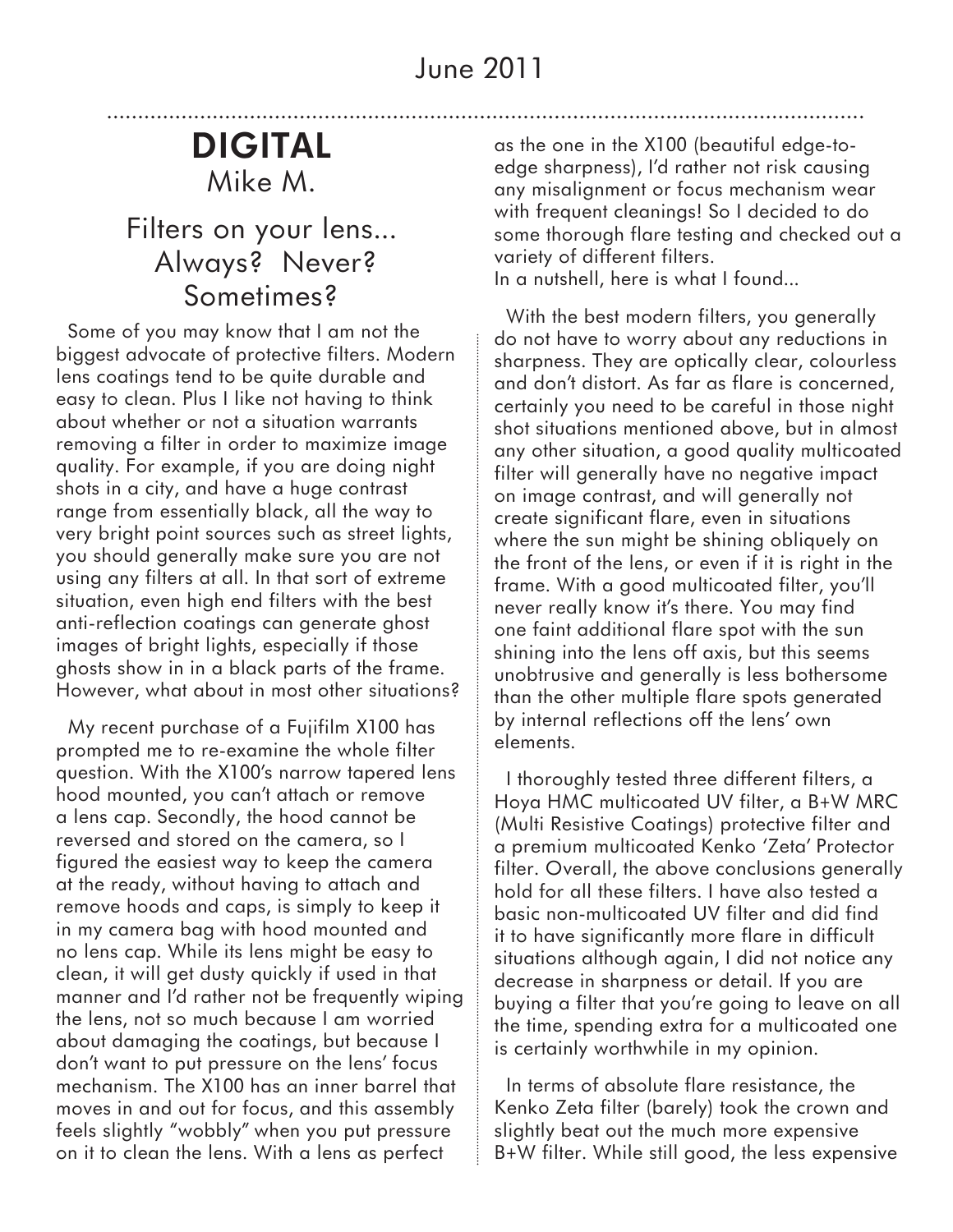Hoya HMC was noticeably worse than the other two, but this was only visible in the most extreme flare inducing situations. In terms of build quality, the B+W was definitely the best with an all brass barrel, with the Kenko and Hoya tying for second with lighter duty, presumably aluminum barrels. The very smooth and slippery coatings on the B+W MRC are by far the easiest to clean, the Zeta coatings felt "average" and similar to many lenses but the HMC coatings on the Hoya were very rough feeling and seem quite hard to clean. A microfibre cleaning cloth has very high friction and is hard to wipe across the Hoya's coatings. In the end, I would be happy with all three filters as far as overall optical performance but arguably, the B+W MRC is probably the best one to get when all aspects of build quality and ease of cleaning are considered. Not too surprising I suppose since it is about twice as expensive as the Zeta filter! By the way, the reason a brass barrel is preferable on a filter, is because it's far less likely to bind and get stuck on your lens. If you over-tighten a filter with an aluminum barrel, or even if a tiny bit of grit gets trapped in the threads, you could be in for a tremendous struggle to remove it. Aluminum is also much easier to cross thread by accident. I have seen filters so badly stuck that you basically had to remove the glass (or even break it, if there was no threaded retaining ring that could be removed) and then pry away the aluminum

Different types of multicoatings have different tints when reflecting light, although the light passing through does not get coloured in any way. A non-coated filter would have a much brighter colourless reflection.



**Protector** 

Hoya HMC UV B+W MRC Clear Kenko 'Zeta'

barrel with pliers. This is far less likely to happen on a filter with a brass barrel!

 What about a UV or Skylight filter... is that something you need? Well if you are shooting film, a UV filter will help prevent the contrast reducing bluish haze that you can get, especially at higher altitudes, since some film tends to be rather sensitive to UV light. However in this age of digital cameras, there is pretty much zero need to filter out UV light since virtually all CMOS and CCD sensors have a filter that cuts the majority of IR light and all UV light as well. For example, you are far better off spending the money on an optically clear and non-filtering B+W MRC filter than on a B+W UV or Skylight filter that may have inferior coatings. A Skylight filter tends to be a very slight warming filter, also trying to compensate for the blue tinge you can sometimes get outdoors when shooting film, but again, with digital, this is essentially redundant.

 So in conclusion, if you are a photographer who throws your lenses into your camera bag without caps, you are hiking around in the bush and might get branches poking at your lens, or you are shooting out on the beach and have to deal with salt spray, then you are definitely an ideal candidate for a good quality protective filter. Even if you don't do these things but just want some extra peace of mind to protect your expensive new lens, a good filter may indeed be worthwhile. With the best modern filters, you do not have to worry about any image quality reduction in all but the most extreme situations. However I would still strongly suggest staying away from a cheap non-multicoated filter

> as an always mounted protective solution, since those might indeed cause problems in some situations.

 We stock a variety of filters in many different sizes here at Beau Photo, including the premium B+W MRC ones of course!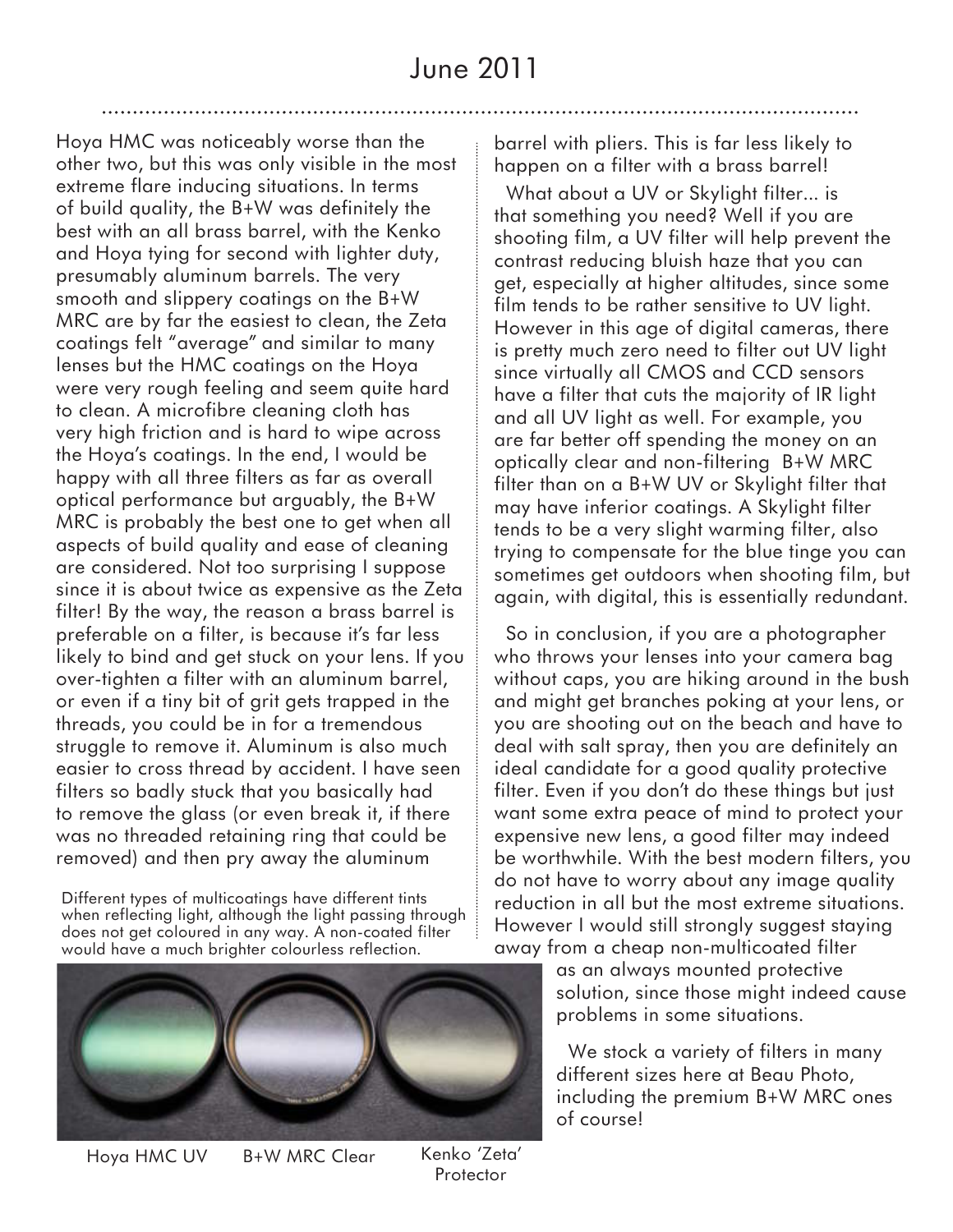# Fujifilm X100 Review?

Mike Mander

 There are now numerous Internet published reviews on the X100 and since I have now managed to buy one for myself, you might be wondering where my review is? Well I have been so busy with things that I have not had a chance to publish a big detailed article. Instead, I have decided to publish a bunch of review snippets, covering numerous different aspects of the camera. Watch for these on my blog (mikemander.blogspot.com) with the first snippet due soon, covering my assessment of the X100's focus accuracy and my experiences shooting with it extensively in low light levels on a film set. To put it succinctly, I love the camera for its stunning image quality, superlative lens and brilliant hybridviewfinder... despite its often quirky operation. I am very happy to have bought it and don't regret it one iota! More on all that soon...

## Panasonic Lumix GH2 in stock too!

 It's not just in rentals, we have the Panasonic Lumix GH2 for sale as well. Its compact size and touch screen display may make this camera a very popular item for travel or just everyday shooting. Mike currently has a one that he is testing so watch his blog http://mikemander.blogspot.com/ our website, and the next newsletter for details on its performance.

# Canon DSLR Instant Rebate Program

Receive an instant rebate when purchasing one of the cameras and lenses on the chart below.

| <b>DSLR</b>                    | <b>Item Code</b> | <b>Rebate Program</b><br><b>Amount</b> | <b>Effective Period</b>       |
|--------------------------------|------------------|----------------------------------------|-------------------------------|
| 60D Body                       | 4460B005         | \$50                                   | June 1st 2011- July 3rd, 2011 |
| 60D 18-200 IS kit              | 4460B017         | \$50                                   | June 1st 2011- July 3rd, 2011 |
| T3i Body                       | 5169B002         | \$75                                   | June 1st 2011- July 3rd, 2011 |
| T3i 18-55 IS kit               | 5169B004         | \$75                                   | June 1st 2011- July 3rd, 2011 |
| T3 18-55 IS kit (Black)        | 5157B003         | \$25                                   | June 1st 2011- July 3rd, 2011 |
| T3 18-55 IS kit (Metalic Grey) | 5160B002         | \$25                                   | June 1st 2011- July 3rd, 2011 |
| T3 18-55 DC Kit (Black)        | 5157B004         | \$25                                   | June 1st 2011- July 3rd, 2011 |
| T3 18-55 DC Kit (Brown)        | 5159B003         | \$25                                   | June 1st 2011- July 3rd, 2011 |

| <b>LENS</b>     | Item Code | <b>Rebate Program</b><br>Amount | <b>Effective Period</b>       |
|-----------------|-----------|---------------------------------|-------------------------------|
| EF-S 55-250 IS  | 2044B002  | \$50                            | June 1st 2011- July 3rd, 2011 |
| EF-S 75-300 USM | 6472A002  | \$30                            | June 1st 2011- July 3rd, 2011 |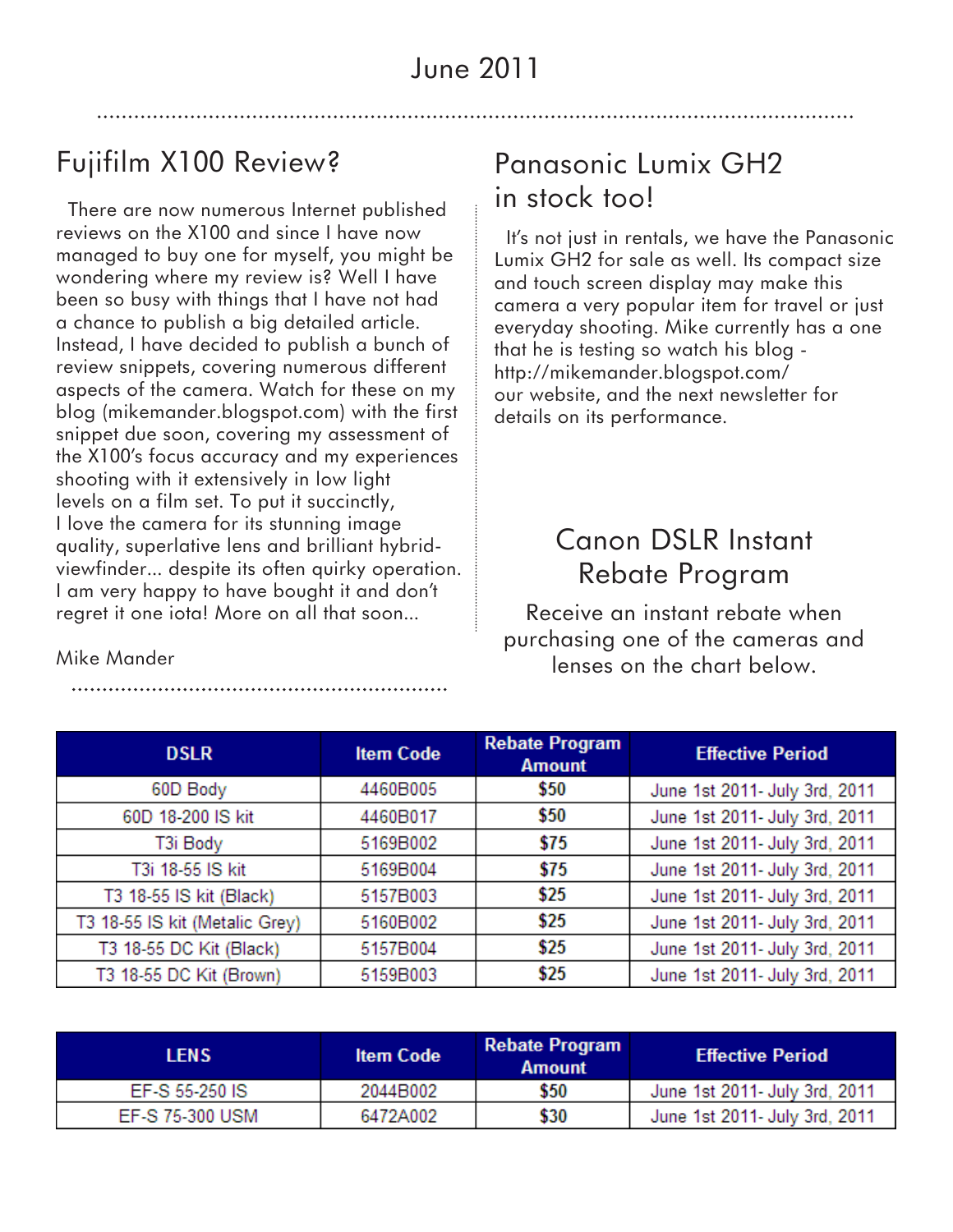# Upcoming...



a<br> ig

 $\mathbf{a}$ 

.<br>is  $\overline{e}$ 

**Simon Fraser University** 

This full day seminar is suited for anyone with an interest in photography. Drawing from a vast variety of subjects Art will introduce you to a new visual vocabulary. Highly inspirational and moving, Art will show you a new way to see.

artwolfeworkshops.com for more information and to register